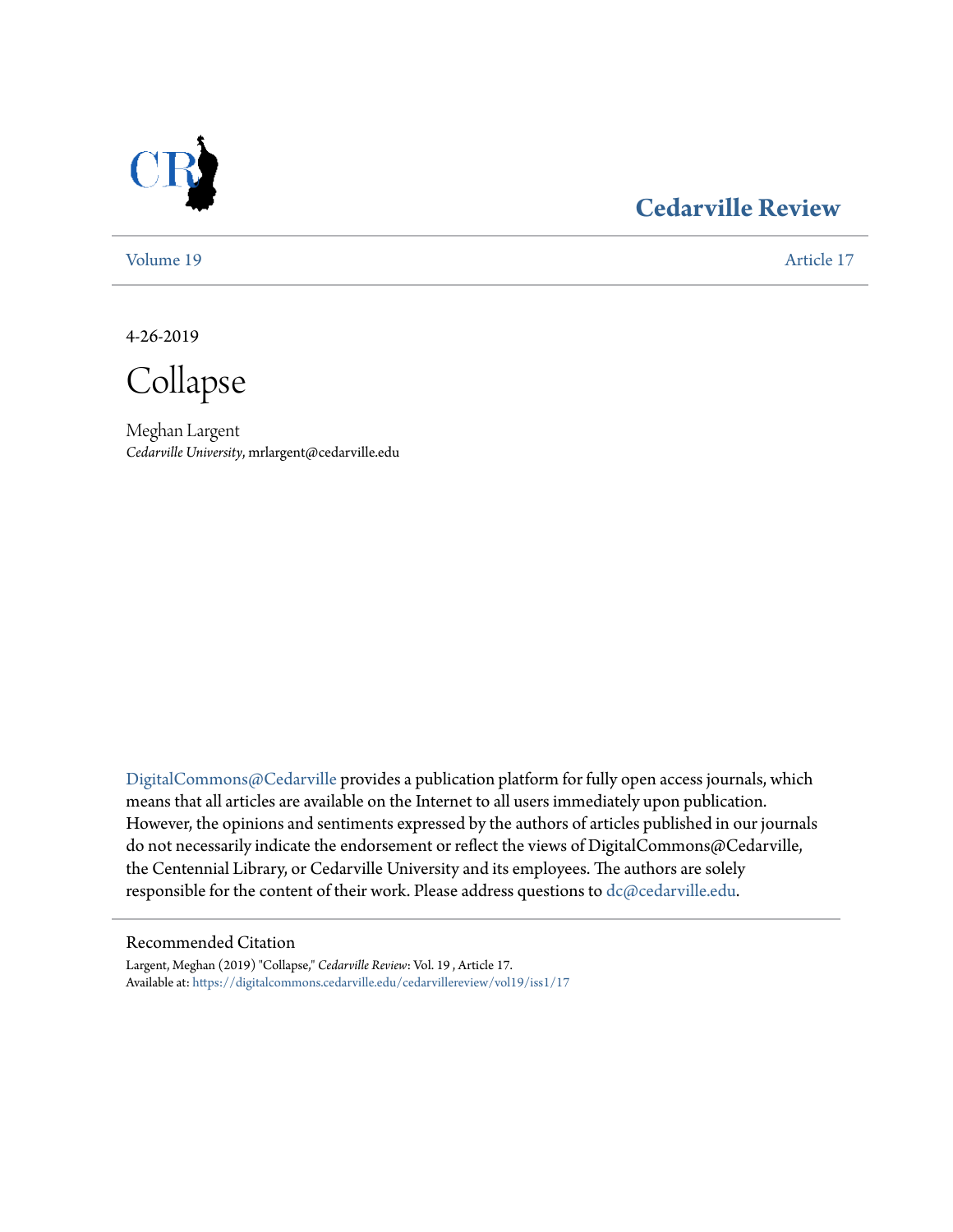## Collapse

Browse the contents of [this issue](https://digitalcommons.cedarville.edu/cedarvillereview/vol19/iss1) of *Cedarville Review*.

#### **Keywords**

Cedarville, creative writing, poetry, Meghan Largent

#### **Creative Commons License**  $\bigcirc$   $\circ$

This work is licensed under a [Creative Commons Attribution-Noncommercial-No Derivative Works 4.0](http://creativecommons.org/licenses/by-nc-nd/4.0/) [License.](http://creativecommons.org/licenses/by-nc-nd/4.0/)

#### **About the Contributor (Optional)**

Meghan Largent is a junior English major at Cedarville University with a minor in Creative Writing. Her goal in life is to use her art to portray ordinary events and struggles in a real and truthful way that others can empathize with and relate to. Much of her inspiration is drawn from writers like Anya Silver, e.e. cummings, Emily Dickinson, and Shakespeare. Words have always fascinated her more than anything else, but she also loves coffee, succulents, sunshine, and music.

Follow this and additional works at: [https://digitalcommons.cedarville.edu/cedarvillereview](https://digitalcommons.cedarville.edu/cedarvillereview?utm_source=digitalcommons.cedarville.edu%2Fcedarvillereview%2Fvol19%2Fiss1%2F17&utm_medium=PDF&utm_campaign=PDFCoverPages)

Part of the [Poetry Commons](http://network.bepress.com/hgg/discipline/1153?utm_source=digitalcommons.cedarville.edu%2Fcedarvillereview%2Fvol19%2Fiss1%2F17&utm_medium=PDF&utm_campaign=PDFCoverPages)

This poetry is available in Cedarville Review: [https://digitalcommons.cedarville.edu/cedarvillereview/vol19/iss1/17](https://digitalcommons.cedarville.edu/cedarvillereview/vol19/iss1/17?utm_source=digitalcommons.cedarville.edu%2Fcedarvillereview%2Fvol19%2Fiss1%2F17&utm_medium=PDF&utm_campaign=PDFCoverPages)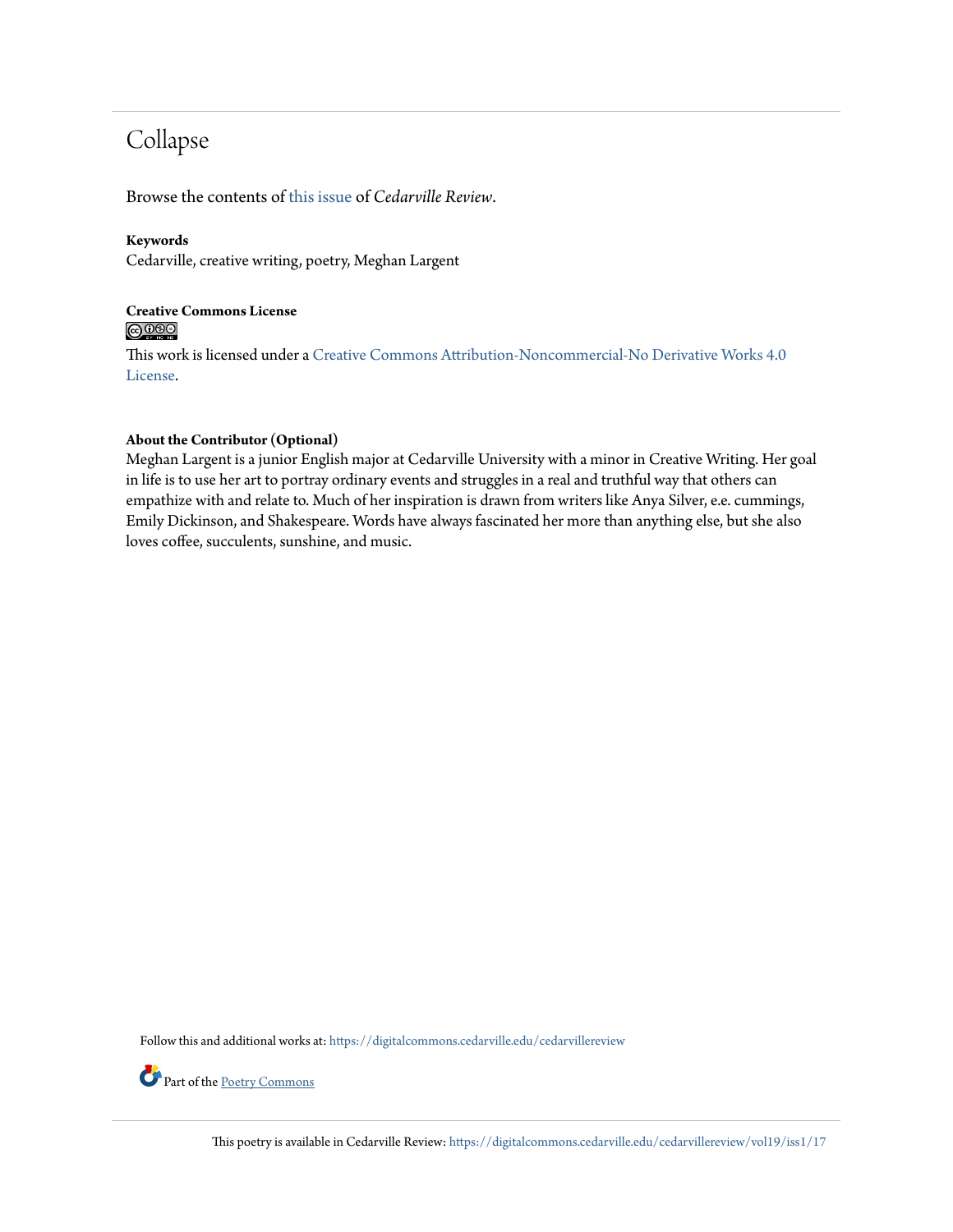# **COLLAPSE**

#### MEGHAN LARGENT

Maybe death isn't real until you've felt it like a kick to your gut fingernails against cheekbones when you can feel taste breathe the pain like newly shoveled dirt filling your nostrils burrowing under your fingernails a shovel-full falling into your lungs with every breath every beat of your stuttering heart.

#### 20 | **THE CEDARVILLE REVIEW**